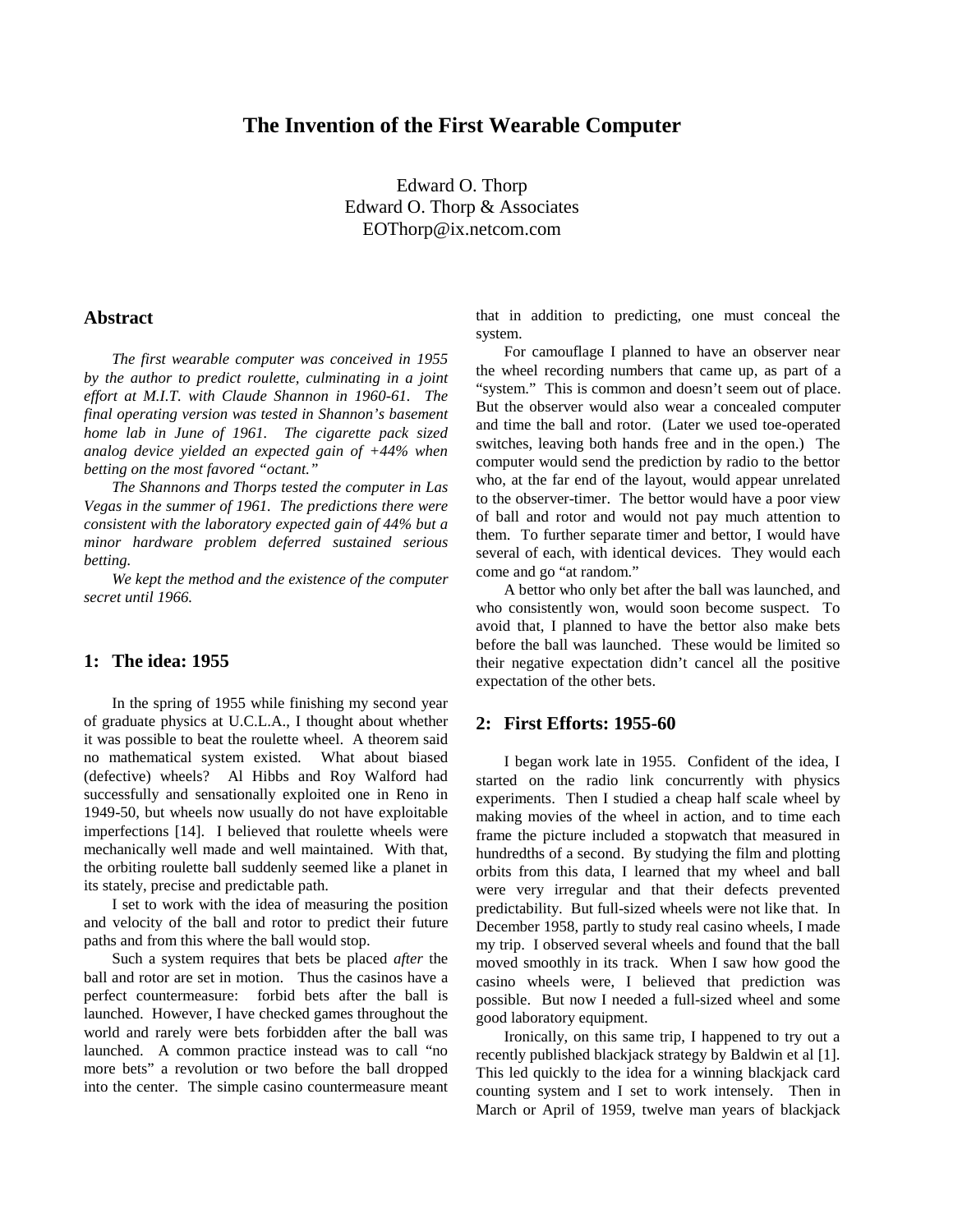calculations arrived, courtesy of Baldwin et al and I put the roulette project aside.

In the summer of 1959 I moved from U.C.L.A. to M.I.T. where I wrote my blackjack computer programs. By mid 1960 I had the basic results for the five-count system, most of the ten-count system and the ultimate strategy. I also worked out the methodology leading to today's "one parameter" blackjack systems. Fear of plagiarism and worse (fulfilled) led me to seek quick publication. I chose the Proceedings of the National Academy of Sciences. Needing a member of the Academy to communicate my paper, I sought out the only mathematics member at M.I.T., Claude Shannon.

I arranged an appointment early one chilly November afternoon. But the secretary warned me that Shannon was only going to be in for a few minutes, not to expect more, and that he didn't spend time on subjects (or people) that didn't interest him.

Feeling awed and lucky, I arrived at Shannon's office to find a thinnish alert man of middle height and build, somewhat sharp featured. His eyes had a genial crinkle and the brows suggested puckish incisive humor. I told the blackjack story briefly and showed him my paper.

Shannon was impressed with the results and method and cross-examined me in detail, both to understand and to find possible flaws. When my few minutes were up, he pointed out in closing that I appeared to have made the big theoretical breakthrough on the subject and that what remained to be discovered would be more in the way of details and elaboration. We changed the title from "A Winning Strategy for Blackjack" to "A Favorable Strategy for Twenty-One" (more sedate and respectable). I reluctantly accepted some suggestions for condensation, and we agreed that I'd send him the retyped revision right away to forward to the Academy [5]. And then he asked, "Are you working on anything else in the gambling area?"

I decided to spill my other big secret and told him about roulette. Ideas about the project flew between us. Several exciting hours later, as the wintery sky turned dusky, we finally broke off with plans to meet again on roulette.

# **3: Teaming up with Claude Shannon**

Shannon lived in a huge old three story wooden house once owned by Jane Addams on one of the Mystic Lakes, several miles from Cambridge. His basement was a gadgeteer's paradise. It had perhaps a hundred thousand dollars (about six hundred thousand 1998 dollars) worth of electronic, electrical and mechanical items. There were hundreds of mechanical and electrical categories, such as motors, transistors, switches, pulleys, gears, condensers, transformers, and on and on. As a boy science was my playground and I spent much of my time building and experimenting in electronics, physics and chemistry, and now I had met the ultimate gadgeteer.

Our work continued there. We ordered a regulation roulette wheel from Reno for \$1,500 and assembled other equipment including a strobe light and a large clock with a second hand that made one revolution per second. The dial was divided into hundredths of a second and finer time divisions could be estimated closely. We set up shop in "the billiard room," where a massive old dusty slate billiard table made a perfect solid platform for the roulette wheel.

#### **3.1: Analyzing the motion**

The plan was to divide the various motions of ball and rotor into the following simpler stages and analyze each separately:

• The croupier launched the ball. It orbits on a horizontally oriented circular track on the stator, slowing until it falls from this (sloped) track towards the center rotor. Assume first that (a) the wheel is perfectly level, and (b), the velocity of the ball determines how many revolutions it has left before falling off. Then the time for one revolution of the ball would determine how many revolutions and how much time remained until the ball left the track.

• Next analyze the ball orbit from the time the ball leaves the track until it crosses from the stator to the rotor. If the wheel is perfectly level and there are no obstacles, then it seems plausible that this would always take the same amount of time. (We later learned that wheels are often significantly tilted. This tilt can affect the analysis substantially. We eventually learned how to use it to our advantage.)

There are, however, vanes, obstacles, or deflectors on this portion of the wheel. The size, number, and arrangement vary from wheel to wheel. On average, perhaps half the time these have a significant effect on the ball.

• Assume the rotor is stationary (not true), and predict that situation first. Even a stationary rotor introduces uncertainty due to the ball being "spattered" either backward or forward by the frets (the dividers between the numbered pockets). Thus successful physical prediction can at best forecast with an advantage a sector where the ball will stop.

• Next, assume the rotor is spinning. The ball and rotor are spun in opposite directions increasing their relative velocity. This increases the number of relative revolutions and "stretches" the forecast probability distribution, decreasing predictability. A moving rotor also increases "spattering." On a given spin, friction slows the rotor very gradually, so one can accurately predict its position when the ball leaves the track.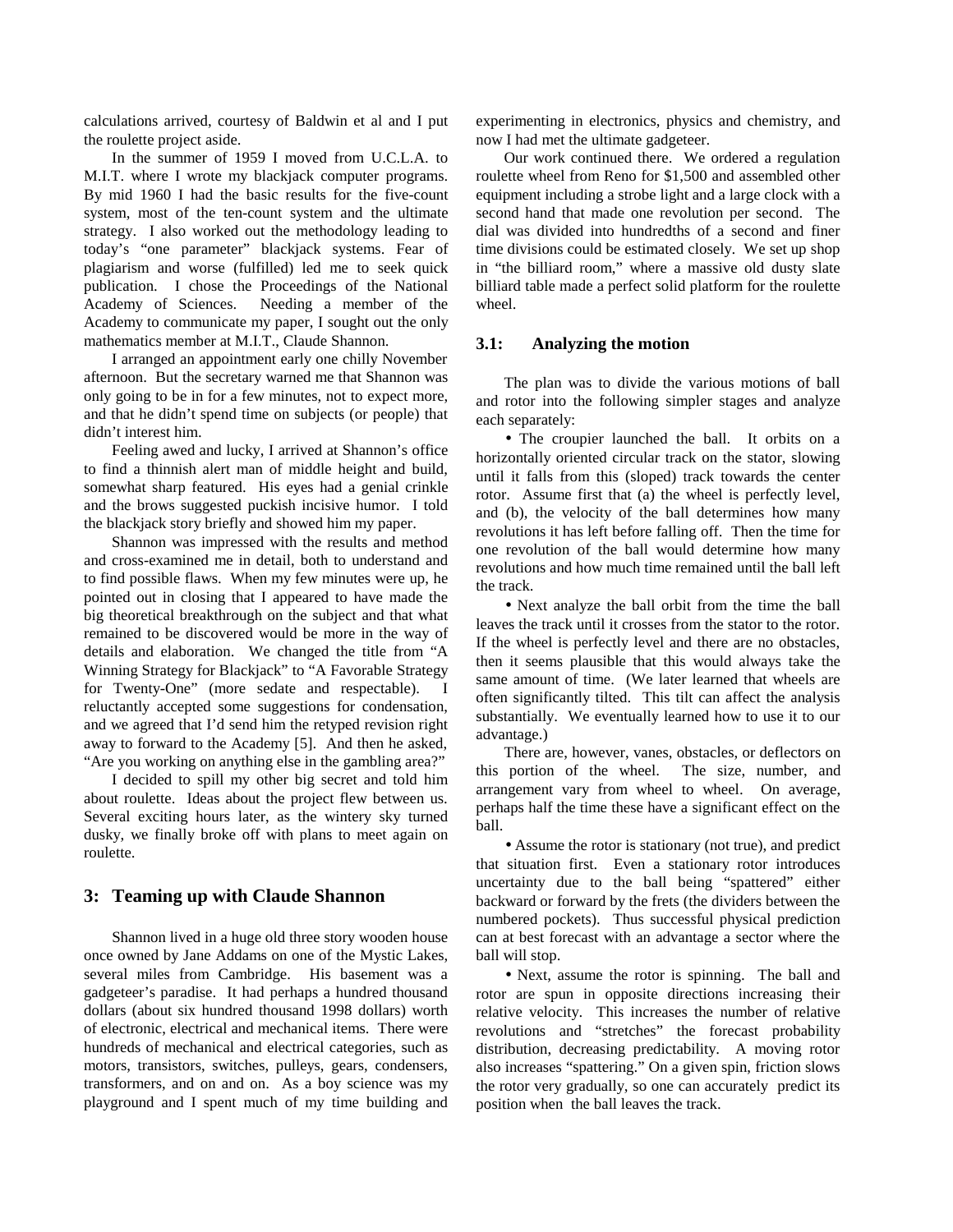I will now sketch what we did.

# **3.2: Timing errors**

First, consider the ball moving on the track.

To predict when and where on the stator the ball would leave the track, we timed one ball revolution. If the time were "short," the ball was "fast" and had a longer way to go. If the time were "long," the ball was "slow" and would fall from the track sooner. We hit a microswitch and started the electronic clock as the ball passed a reference mark on the stator. (Actual casino wheels have many such marks.) When the ball passed the reference mark again we hit the switch, stopping the clock and noting the time for this revolution.

The clock switch also flashed a strobe, which "stopped" the ball each time the switch was hit. This showed how much the ball missed the reference mark. Since we knew the ball velocity, we could tell about how much we were early or late in hitting the switch. This let us correct times recorded on the clock, making the data much more accurate. The visual feedback also trained us to become much better at timing.

With practice our timing errors fell from r.m.s. values of about 0.03 seconds to about 0.01 seconds. Later we trained our big toes to operate switches in our shoes and do almost as well.

The total prediction error comes not only from timing but from approximating the complex dynamics of the system, from the "spattering" of the ball on the rotor pocket dividers (frets), the deflection of the ball by metal obstacles as it spirals down the stator, and the possible tilt of the wheel. Assuming the total error was approximately normally distributed, we needed a standard derivation of about 16 pockets  $(\pm 0.42$  revolutions) or less to get positive expectation both for best single number and best octant bets. We actually achieved an expectation of about 44% for the best single number and about 43% for the best octant, corresponding to a standard derivation of about 10 pockets or  $\pm$  0.26 revolutions.

#### **3.3 A time of fun and ferment**

We worked from November 1960 to June of 1961 designing and building the computer. Shannon was a treasury of intriguing information and ingenious ideas. In discussing the need for secrecy he mentioned that social network theorists studying the spread of rumors claimed that two people chosen at random in, say, the United States are usually linked by three or fewer acquaintances or "three degrees of separation." I tested this then and later, with several remarkable confirmations. A June 1998 New York Times Science Times article attributed the

degrees of separation idea to a sociologist in 1967. Yet it was well known to Shannon in 1960.

For bet sizing in favorable games, Shannon suggested I look at a 1956 paper by Kelly [3]. I did and adapted it as our guide for blackjack and roulette, and used it later in other favorable games, sports betting, and the stock market [9, 13]. The principle was to bet to maximize the expected value of the logarithm of wealth. This has desirable properties that are discussed in detail in the references.

The Kelly strategy traded a little expectation for a large reduction in risk by diversifying over several (good) numbers. From this and Shannon's observation that in stimulus - response experiments with *n* choices (e.g. see a light or hear a tone and then make one of *n* choices) the response time seems to follow the rule  $a+b$  ln n, we settled on "octants."

As we worked and during breaks, Shannon was an endless source of playful ingenuity and entertainment. He taught me to juggle three balls (in the ′70's he proved "Shannon's juggling theorem") and he rode a unicycle on a "tightrope," which was a steel cable about 40 feet long strung between two tree stumps. He later reached his goal, which was to juggle the balls while riding the unicycle on the tightrope. Gadgets and "toys" were everywhere. He had a mechanical coin tosser which could be set to flip the coin through a set number of revolutions, producing a head or tail according to the setting. As a joke, he built a mechanical finger in the kitchen which was connected to the basement lab. A pull on the cable curled the finger in a summons. Claude also had a swing about 35 feet long attached to a huge tree, on a slope. We started the swing from uphill and the downhill end of the arc could be as much as 15 or 20 feet above the ground.

Claude's neighbors on the Mystic lake were occasionally astounded to see a figure "walking on the water." It was me using a pair of Claude's huge styrofoam "shoes" designed just for this.

One day I walked into his study to find a cryptic  $2^{11}$ =2048 on the blackboard. He had been buying hot IPOs in a raging up-market and doubling his money monthly. He also had been profiting greatly from insightful early stock purchases in local high tech companies.

Shannon seemed to think with "ideas" more than with words or formulas. A new problem was like a sculptor's block of stone and Shannon's ideas chiseled away the obstacles until an approximate solution emerged like an image, which he proceeded to refine as desired with more ideas. It was Shannon's remarkable mind that impressed me most.

# **4: Design and construction: 1961**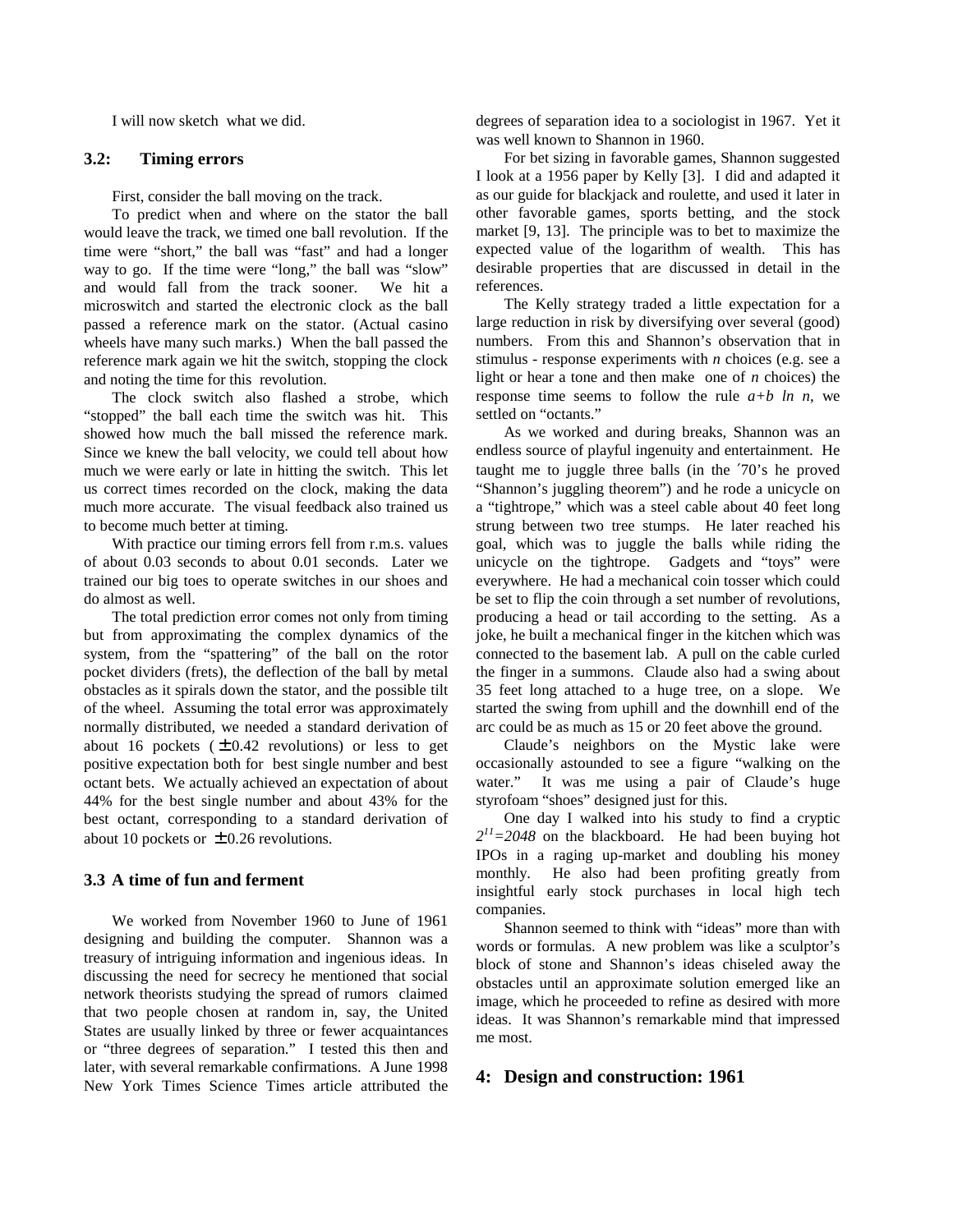Consideration of a wide range of designs led us to a final version of the computer which had twelve transistors and was the size of a pack of cigarettes. Our big toes input data with microswitches in our shoes. One switch initialized the computer and the other timed the rotor and the ball. Once the rotor was timed, the computer transmitted a musical scale whose eight tones marked the rotor octants passing the reference mark. The computer was "set" earlier to match the wheel and ball and to optimize prediction for a selected number of ball revolutions to go. We usually chose the range between 3 and 4 revolutions. When the timing switch was first hit for the ball, the tone sequence shifted and played faster. As the timing switch clocked the ball for the second time, the tones stopped and the last tone heard named the octant on which to bet. If the timer misjudged the number of ball revolutions left, the tones continued indicating no prediction. Since the prediction, if sent, was simultaneous with the last input, the compute time was zero.

We each heard the musical output through a tiny loudspeaker in one ear canal. We painted the wires connecting the computer and the speaker to match our skin and hair and affixed them with "spirit gum." The wires were the diameter of a hair to make them inconspicuous but even the hair thin steel wire we used was fragile. The first time I was fully wired up for a rehearsal in the lab, Shannon cocked his head and with a twinkle in his eyes asked, "What makes you tick?"

In April of 1961 I went to Nevada with Mr. X and Mr. Y and successfully tested my blackjack system [6, 7]. I also observed roulette wheels secretly and confirmed that they behaved like our lab wheel. Further, many of them were tilted, a feature which could further improve prediction.

# **5: The computer in Las Vegas: 1961**

 The wearable version of the computer was complete and operational in June of 1961. In the summer of 1961 the Shannons and Thorps met in Las Vegas for a casino test. We used ten cent chips and often turned a few dimes into a pile as yet another octant "hit." When the computer was working, it worked very well.

Claude generally stood by the wheel and timed, and for camouflage recorded numbers like just another "system" player. I placed bets at the far end of the layout where I paid little attention to the ball and rotor. We acted unacquainted. The wives monitored the operation, checking to see whether the casino suspected anything and if we were inconspicuous. Once a lady next to me looked over in horror. I left the table quickly and discovered the speaker peering from my ear canal like an alien insect.

Claude and Betty and my wife Vivian were nervous whereas I wasn't, perhaps because my blackjack trip familiarized me with the scene. In retrospect they were right, judging from the Mafia riddled "gaming" industry of the time, accurately shown in the recent movie "Casino."

The wires to the speaker broke often, leading to tedious repairs and the need to rewire ourselves. This stopped us from serious betting on this trip. Except for the wire problem, the computer was a success. We could solve this with larger wires and by growing hair to cover our ears, a conspicuous style at the time, or persuade our reluctant wives to "wire up." We adjourned to consider.

### **6: Afterward: 1962-98**

An attractive offer took me from M.I.T. in June of 1961 and for reasons such as the difficulties of working together at a distance and the opportunity cost from our other activities, we never continued the project. In 1961 I also built a "knockoff" to predict the "wheel of fortune" or "money wheel" [4]. It used the toe switch for input, the speaker for output, a single unijunction transistor and required only one person. The matchbox sized computer had an expected gain of more than 200% in the casinos but the game had too little action to conceal the late bets and the spectacular consequences.

Finally in 1966, I publicly announced our roulette system [8] because it was clear now that we weren't going to exploit it. More details appeared in [10, 11, 12]. Around 1969 a member of the future Eudaemonic Pie group called and I outlined our work and results in detail. They went on to build an operational wearable roulette computer in the ′70's using the next generation of technology. They also reported a 44% positive expectation but were ultimately frustrated by hardware difficulties [2]. Other groups also launched secret roulette projects, several of which (including the "Romeo Project") reportedly led to substantial casino wins.

Shannon and I discussed building a simple wearable blackjack computer but I found mental card counting easier so we passed. However, Keith Taft and others built and marketed them. Finally on May 30, 1985 the Nevada devices law was signed into law as an emergency measure. The target was blackjack and roulette devices. The law banned use or possession of any device to predict outcomes, analyze probabilities of occurrence, analyze strategy for playing or betting, and keeping track of cards played. The descendants of the first wearable computer were formidable enough to be outlawed.

# **7: References**

[1] R. Baldwin, W. Cantey, H. Maisel, and J. McDermott, "The Optimum Strategy in Blackjack," *Journal of the American Statistical Association*, Vol. 51, 1956, pp. 429-439.